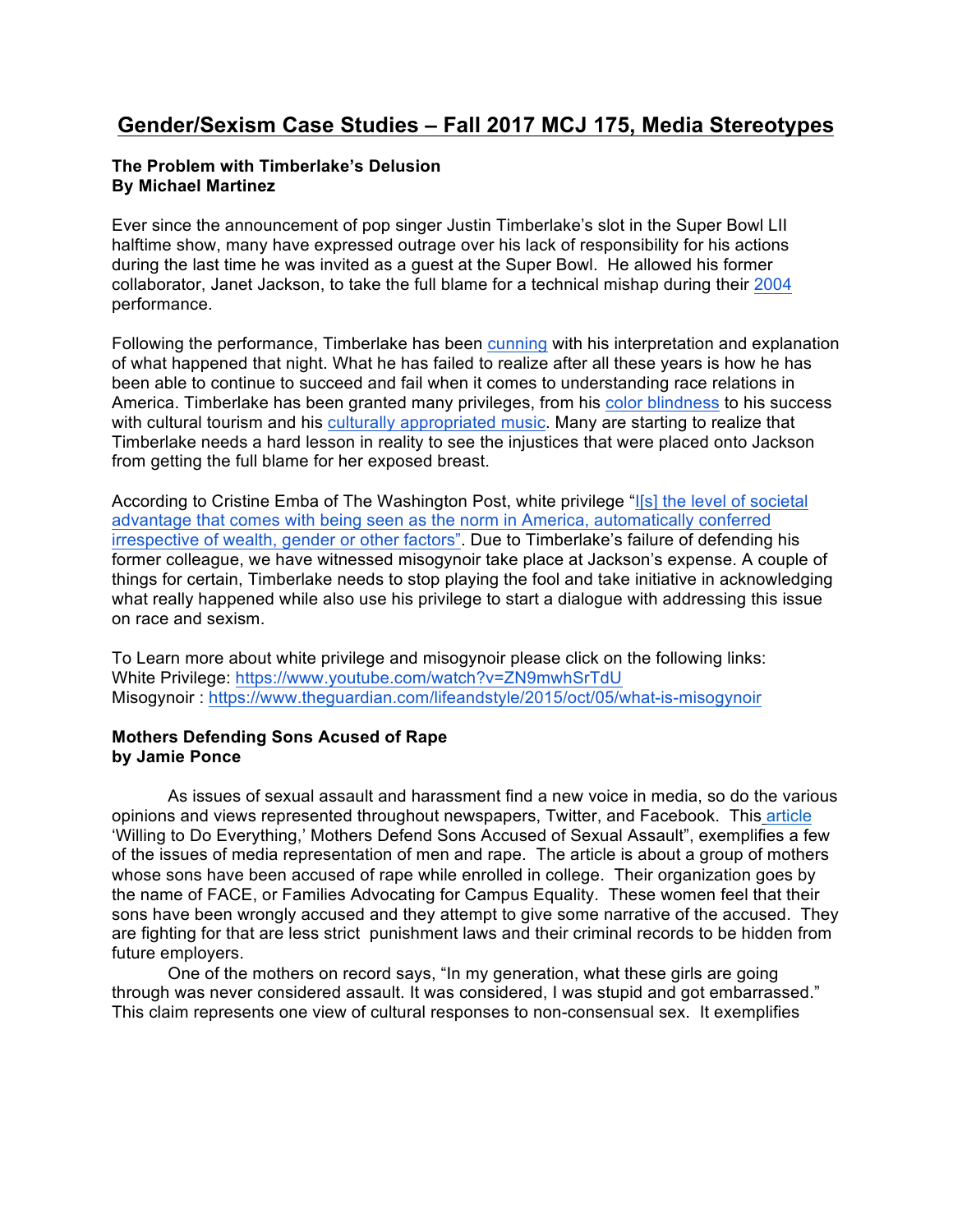victim shaming and makes this issue of rape the girls' fault completely. Another mother claims, "We don't really need to teach our sons not to rape". These quotes exemplify the mass cultural idea that boys do not need to be educated on consensual sex and they are not responsible for what happens with a girl that drinks too much.

As a whole, the United States is openly discussing the issue of rape but this article, 'Willing to Do Everything,' Mothers Defend Sons Accused of Sexual Assault", seems to take a step back into the wrong direction. Shows like "13 Reasons Why" begin to rise up the fight advocating for rape victims themselves as they speak out against their accusers. They are now allowed to share their stories with the public and will no longer be silenced. With issues like Harvey Weinstein and many more , we are beginning to see a new cultural stance on rape and sexual harassment from women. This stance being that we will as country and as women no longer silence the voices of the victims and take down men who take advantage of women.

Other ways people are bringing awareness to sexual harassment is through campaigns such as the Me Too movement on Twitter and the #ItsOnUs hashtag on Instagram. Celebrities with a large platform and thousands of followers are beginning to bring life to this revolt against sexual harassment. Instead of hiding and continuing to see rape victims and women of sexual assault as a pariah, we can now shed light and see these women as survivors. Let us change the old, outdated views that the mothers in this article bring to light and continue the empowerment of the survivors. One way we can do this is to continue the action of sexual harassment awareness through social media, personal experience, word of mouth, and by joining educational organizations who aim to teach our youth. This in return will empower the voice of the violated and will begin a new revolution against sexual harassment, whether against men or women and where it is at no matter if in the workplace or on a college campus.

#### **Gendered Expectations by Jacqueline Blanco**

Recently, McKayla Maroney made a surprising statement: During the time she won her silver and gold medals, Larry Nassar, the U.S. Gymnastics doctor, sexually abused her. Maroney's claim came after dozens of women had claimed that Nassar had acted in sexual misconduct. Rachael Denhollander, another USA Gymnast, claimed that she was also sexually abused by him on multiple occasions (Stapelton, 2017). It is important to recognize that not only did Maroney, now 21, state that this began when she was only 13, but it also came after multiple other gymnasts revealed themselves as victims. The hegemony of this being societally constructed expectations of gender, is that she took so long to come out about the sexual abuse. Maroney only did so after she felt comfortable from others revealing their encounters. Nassar represents the masculine hegemony of this as he, as the abuser, embodies a dominant man who views himself as inferior. The hegemonic nature of this is that Maroney took something that happened to her, and an immense amount of time to speak about it. This is due to the situation being something that is continually happening within society.

In a nutshell hegemony, in relation to gender, is based on gender roles brought about within a certain culture of society. Hegemony is used to describe the dominance of patriarchy; ''the control men have and have had over women and society'' (Donaldson, 2013), thus displaying the act and functioning of hegemony within society. Hegemony, in this context, is based on the idea that certain stereotypes are what most expect and consider 'normal'. So, think of the stereotypes that you often expect of men and women. These frameworks create hegemony or the creation of these serotypes leading to certain behaviors. When speaking of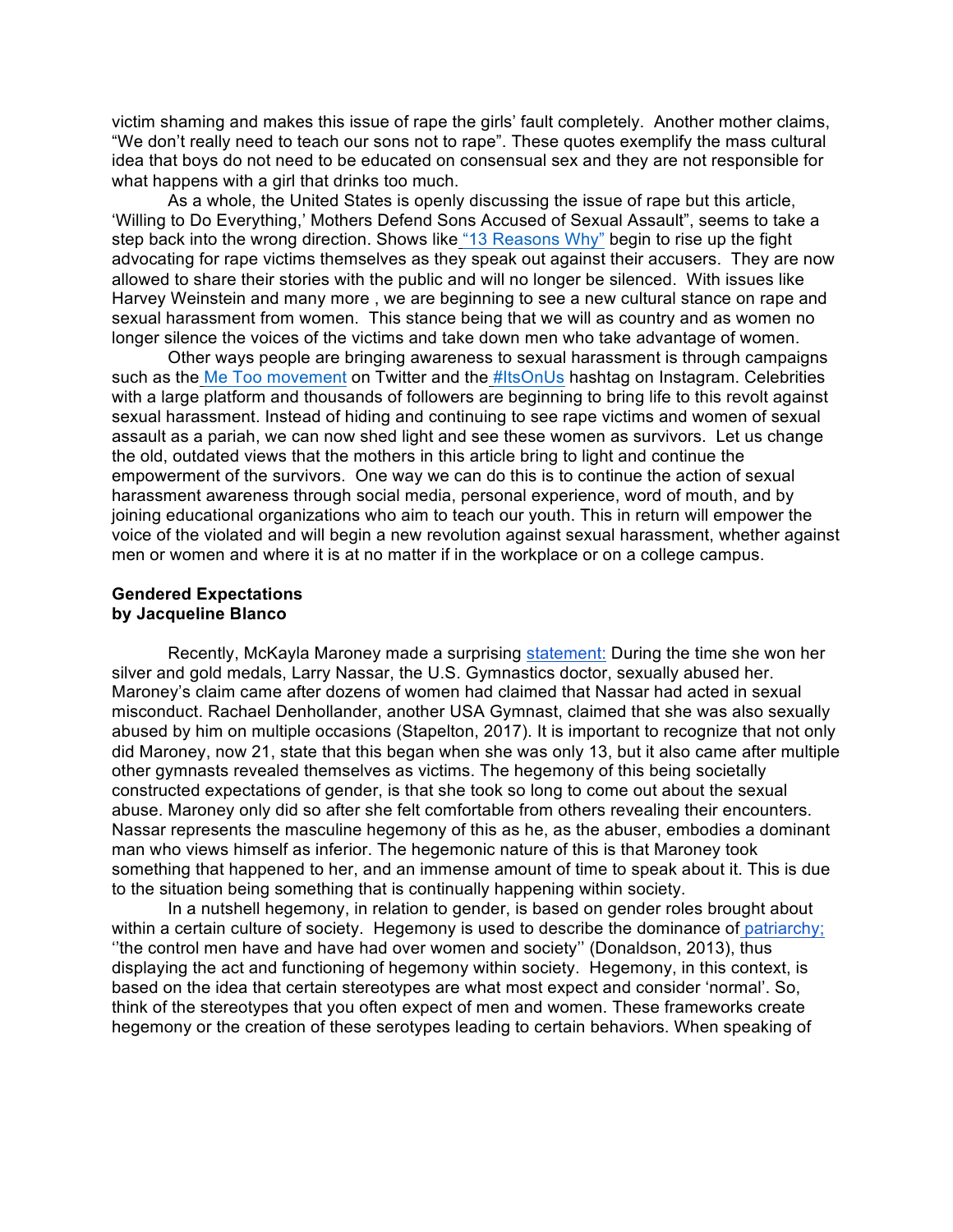sexual abuse, men are assumed as the oppressors, not the victims. Although this is not always the case, this is what most consider to be 'normal' or expected. Thus, when females are victims, it becomes taken as something they are not supposed to speak out against. Most women can often feel as though they deserve this abuse, or that it is what is typical and normal as they are the females.

Nassar is just one of many continuing to build upon the hegemonic nature of men as Aly Raisman, former Gymnastics Gold Medalist, and more than one-hundred young women have also claimed themselves as victims of Nassar.

#### **Now, Girls Can Be Boy Scouts By Bineet Kaur**

It was announced on October 11, 2017 that the Boy Scouts will now allow girls to join their organization. Upon hearing about this, some might question the necessity. Until recently, the Boy Scouts were, by definition, discriminatory by gender. But young girls can be Girl Scouts, after all.

Are the Boy Scouts seeking to be more progressive and diverse? That's a relatively straightforward explanation that many might believe that The Boy Scouts have had a rocky relationship with inclusivity. It's explained in the article "How Will the Boy Scouts' Decision Affect the Girl Scouts?" that that the organization didn't begin to allow "open and avowed homosexuals" to hold leadership positions until 2015. In addition, the Boy Scouts have banned atheists and agnostics from joining.

It is worth noting that the Boy Scouts are now allowing girls to be members when just three years ago, a gay male could have been denied membership. How does an organization become so progressive in such a relatively short span of time?

Tammy Proctor, who wrote a book about the Girl Scouts titled *Scouting for Girls: A Century of Girl Guides and Girl Scouts*, was asked about the Boy Scouts' decision. Proctor stated in the article "Why Did the Boy Scouts Decide to Accept Girls?" that she feels "the Boy Scouts are under pressure because they're losing members. They're under pressure to do something new and look for new members in a broader way."

Perhaps it's inclusivity. Perhaps, it's just business. The Boy Scouts' decision makes sense, given the current climate towards social progression and social justice.

In the past few years, some feel that there has been a shift in the way members of minority groups like the LGBT community, women, and people of color have been treated and represented in media. Some use pejoratives like "political correctness" or "social justice warriors" to characterize it. But whatever it's called - it's happening.

Television shows and movies now face more pressure to be racially diverse, or else their audience will critique them - as seen with the trending hashtag #OscarsSoWhite. Same sex marriage is now legal nationwide, and some television shows even feature LGBT characters. And more and more, conversations about the issues plaguing women are entering the mainstream - including the hashtag #MeToo.

The time to be socially reformative is now - and the Boy Scouts are doing that. The reasoning behind it, however, is not clear. For more:

- 1. http://www.cnn.com/2017/10/11/us/boy-scouts-will-allow-girls-to-join/index.html
- 2. https://www.theatlantic.com/politics/archive/2017/10/how-will-the-boy-scoutsdecision-affect-the-girl-scouts/543204/
- 3. https://www.theatlantic.com/politics/archive/2017/10/why-did-the-boy-scoutsdecide-to-accept-girls/542769/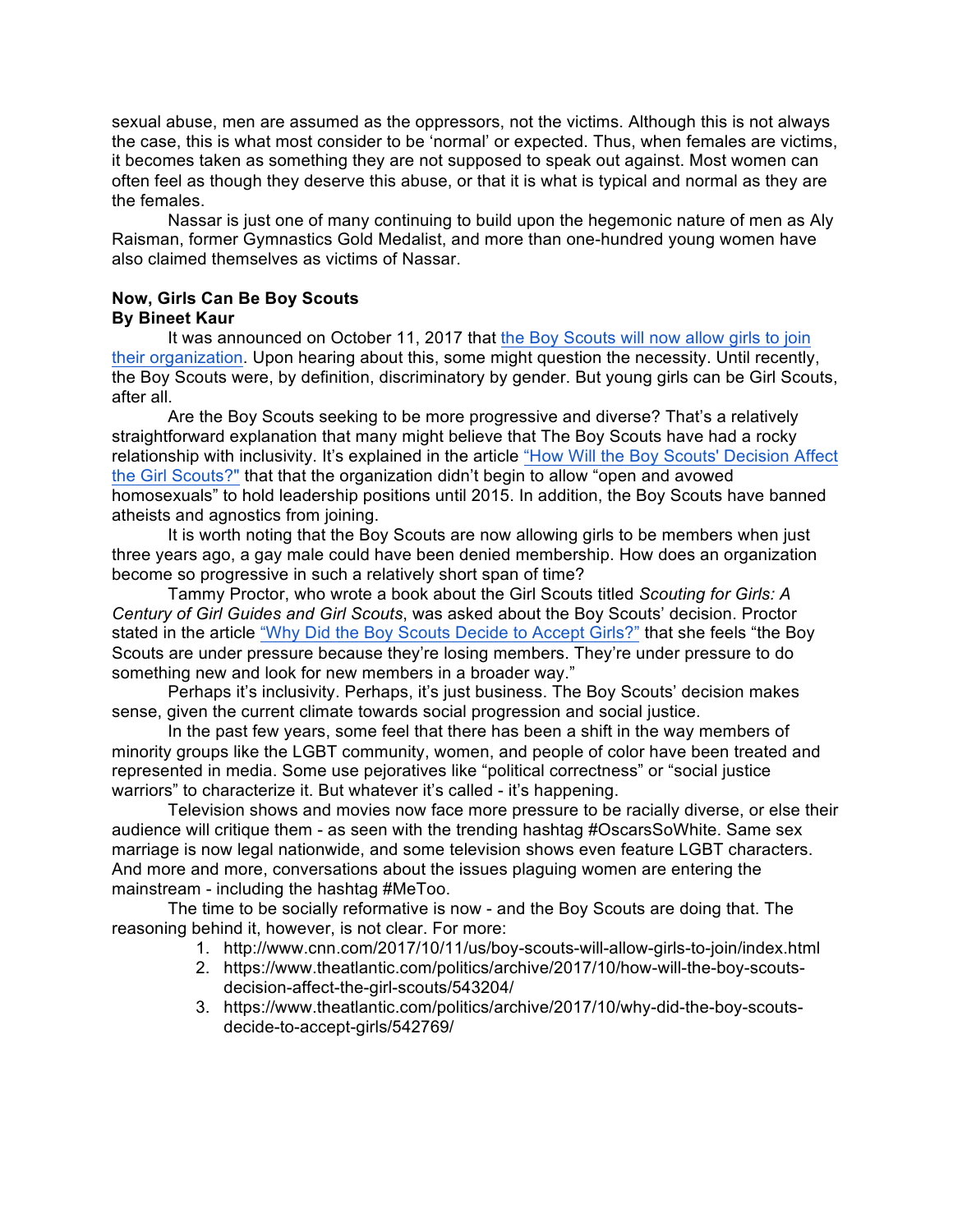### **R. Kelly Is Holding Women Against Their Will In A "Cult" By Yocelyn Rodriguez**

On May  $23^{\text{rd}}$ , 2015, a young teenage girl was excited to start her music career. The 19year-old believed that to get her career started she would be able to perform at talent shows and record demos. Soon after speaking with R. Kelly about possibly getting her career started, he flew her to a concert in Atlanta, knowing that her father knew about past sexual accusations against R. Kelly. Though the teenage girl's father knew about R. Kelly's past sexual accusations, he didn't think it was a big deal (DeRogatis).

Two years later the 19-year old's father and mother were worried sick about their daughter. They soon found out that she was living with R. Kelly at his home in Atlanta. The last time her parents saw their daughter was on December 2016, as her father stated, "It was as if she was brainwashed. [She] looked like a prisoner — it was horrible." (DeRogatis). Both of the 19-year old's parents wanted her back home, but because she was old enough to make her own decisions, they couldn't do anything.

According to the article *R. Kelly Is Holding Women Against Their Will in A "Cult," Parents Told Police,* written by Jim DeRogatis, the women that R. Kelly had at his home were forced to have sexual relationships with him. They were also required to call him "daddy" and must always ask for permission to leave their rooms or the studio. (DeRogatis). If any of these women broke R. Kelly's rules they would be punished physically and verbally.

 Other young teenage girls had incredibly similar stories. They start off by speaking to R. Kelly, then R. Kelly would make promises to the young girls as well as their parents about making music together, but they never did. The teenage girls would then move into R. Kelly's Atlanta home. The parents of the young girls who have been involved in his "cult" have taken him to court for justice, however nothing has been done.

### **Women in the Animation Industry Stand Up to Studios about Sexism in the Workforce By Kimberly Barcenas**

Women in the Animation Industry have been encouraged and inspired by the stories of Harvey Weinstein's sexual abuse victims that have been trending worldwide. Women have come together and stepped forward with a written letter stating their demands to end sexism and sexual harassment in their field.

These women start off with an open discussion about the issues they have been dealing with quietly over many years throughout their careers, making a good example about how hegemony is being displayed in our society today. Hegemony is defined as a dominant class that sets limits to a social group. In other words, men in this industry could be setting limitations on women for jobs opportunities and pay.

White men are mostly likely to become directors co-directors and creators of large-budget films, a good example will be the animated film *Moana,* that was to be the decision makers towards the production process of creating films, and gives them control over who they decide to hire to work on their production. According the *Animation Guild*, a labor organization that represents visual effects artists, less than a quarter of women currently hold jobs in the animation industry and that includes animators, writers, and technicians. Women have been working hard to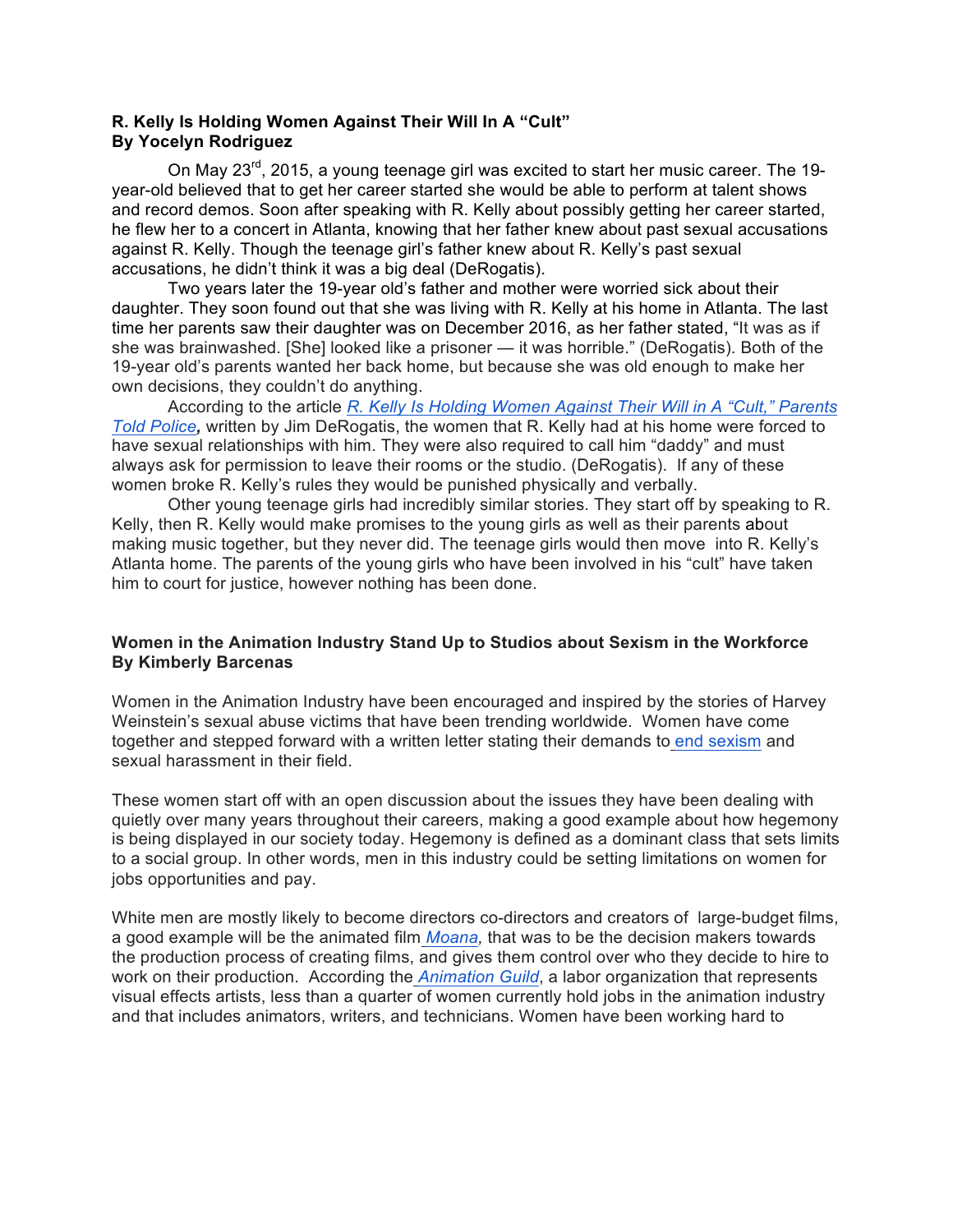increase the numbers of women in this field, and having white men mainly as directors might be setting limitations for women to continue their careers in the industry.

The letter that women in the industry wrote has been sent to several animation studios that include, Disney, Warner Bros., Paramount, Cartoon Network and Sony. They stand together as their letter reads, "As we come together to share our stories of sexism, harassment in some cases, sexual assault, we were struck by the pervasiveness of the problem." Hegemony can be seen within many social group, like gender, class, race, and culture. In this case, in this case it's about gender, which the dominant is male and then females follow. This is a demonstration of power, and how it has attained women to keep quiet, but women have decided to come together to make their voices louder than ever.

#### **Why George H.W. Bush isn't Harvey Weinstein By Amber Chandler**

In recent weeks Hollywood has been flooded with allegations of sexual assault against men whom possess in many cases a great deal of wealth and power. Among these allegations were accusations that former President George H.W. Bush has on a few occasions groped women's butts. The former president who is 93 years old, suffers from the debilitating disease Parkinson's and has been confined to a wheelchair for the last five years is now facing backlash in the media. The first accusations came from actress Lindsey Hind whom stated that she was groped during a photo and then told a dirty joke by Bush, four more women have since come forward with similar stories. A statement was released by Bush's Spokesperson in the wake of the first allegations which confirmed that the former president had been known to pat women's behinds in what was considered a "good natured manner" and that he never meant any harm. In a second statement released, it is explained that because the president is in a wheelchair when he takes pictures his arm falls on the lower back of some individuals and to lighten the mood he tells his "David-cop-a-feel". The main argument in defense of former president Bush is that this behavior may be explained by his health or lack thereof which offered a solid argument until recently. A new accuser has stated that Bush groped her in 1992 during his re-election campaign prior to his deteriorating health.

This begs the question whether this has been a theme throughout Bush's life or if his health is really to blame for these incidents. If this has been a recurring theme it reinforces hegemony as Bush's power and status kept women in lower positions quiet for years in fear that they wouldn't be believed. Still the issue with these allegations is that it comes on the heels of a much bigger sexual assault scandal involving a former Hollywood director Harvey Weinstein thus causing the two issues to be lumped together regardless that the two are completely different. Weinstein is facing over 50 allegations with over a dozen different charges while Bush has had very few accusers with minor infractions. This however does not deter the fact that this is inappropriate behavior in which women have been dealing with for years. While the former president may have been well or ill in health it is still important to remember physical boundaries and that touching woman's butt without permission is unacceptable.

# **See No Evil, Hear No Evil, Speak No Evil, The curious case of Bill O'Reilly**

 While it can be assumed that a majority of Fox News executives will be raising celebratory toasts as the nation prepares to mark a year from the day that Donald Trump was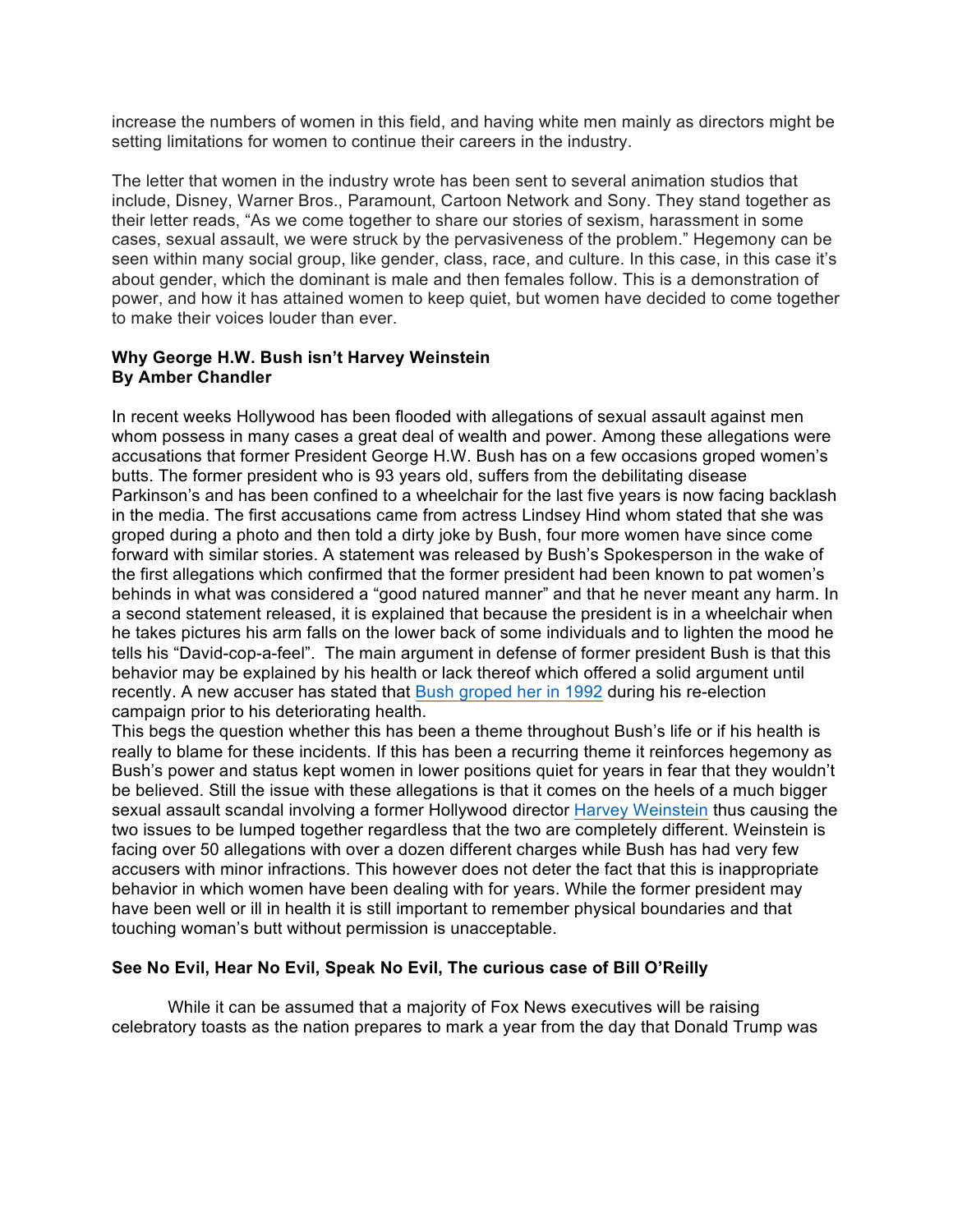elected President, readers of this piece might want to rethink that. While not a day goes by without a Fox News talking head reminding viewers of the 2016's Presidential election, in reality, problems have been popping up for Fox News and they don't intend on being silenced any time soon.

 What we are referencing is the uncovering of a toxic culture within the back rooms of the Fox News Corporation, a culture that has targeted female employees and personalities and subjected them to harassment by their male colleagues and bosses. Recently however was the firing of Fox News's biggest talking head Bill O Reilly in April of 2017 after it was reports by the New York Times that he had settled over 5 different sexual harassment lawsuits against him.

 While readers may have been assuaged and relieved that the decision makers of the Fox News Corporation decided to relieve Mr. O Reilly of his job, the circumstances of and the true reasons for doing so are perhaps just as troubling as the acts of sexual assault and harassment Mr. O'Reilly committed. The New York Times, alleging that executives at Fox News had been made aware that Mr. O'Reilly had settled a sexual harassment lawsuit filed by a analyst for Fox News, Lisa Weihl, for a jaw dropping 32 million dollars in January of 2017. Not only that but according to the NYT, the executives including owner of Fox News, Rupert Murdoch, decided to renew Mr. O Reilly the next month in February of 2017.

 As if it wasn't enough that the first report by the New York Times alleged that Fox News had helped Mr. O'Reilly settle his first five lawsuits, (that we know of), this new reporting tells us that Fox News level of concern for their employees rose to such a degree that they felt they had to take immediate action. Unfortunately, the action that the execs took in Fox News was to extend Mr. O'Reilly contract with the company for a further 4 years and to pay him 25 million dollars for each of those 4 years.

 The answer to their questionable motives and actions lies in a more predictable pattern. According to an article in Deadline in March of 2015, Mr. O Reilly was enjoying some of the highest viewership ratings in his career, and the amount of paying advertisers to be featured on his show to go with it. Then in the middle of 2016 The Wrap reported that O Reilly's show had topped all other cable news shows for the fifth week in a row.

 It wasn't only until the reports of O'Reilly settlements became public that Fox News came to care about the danger this man had been posing. Perhaps the boycotting of O'Reilly show by the majority of his advertisers is the answer. Within days of major news outlets reporting the exodus of advertisers from OReilly, Fox News owner Rupert Murdoch and his sons made the decision to jettison OReilly from his lofty perch. In simple terms, the sudden lack of advertisers meant that FN couldn't convert all those millions of viewers of O'Reilly into cash. Suddenly he wasn't recouping their investment in him. Their decision had nothing to do with trying to ensure their own employees be safe from the threat of sexual assault and harassment and everything to do with a sudden inability to make money off of a known sexual predator. They knew it, but they didn't want you, the readers, to know it.

 The theory that best applies to this case study is the theory of Hegemony. Specifically, the framework of hegemony when it applies to how corporations propagate a hyper masculine environment where males can behave in a manger dangerous and detrimental to others, as long as the behavior does not imminently threaten the corporate interests.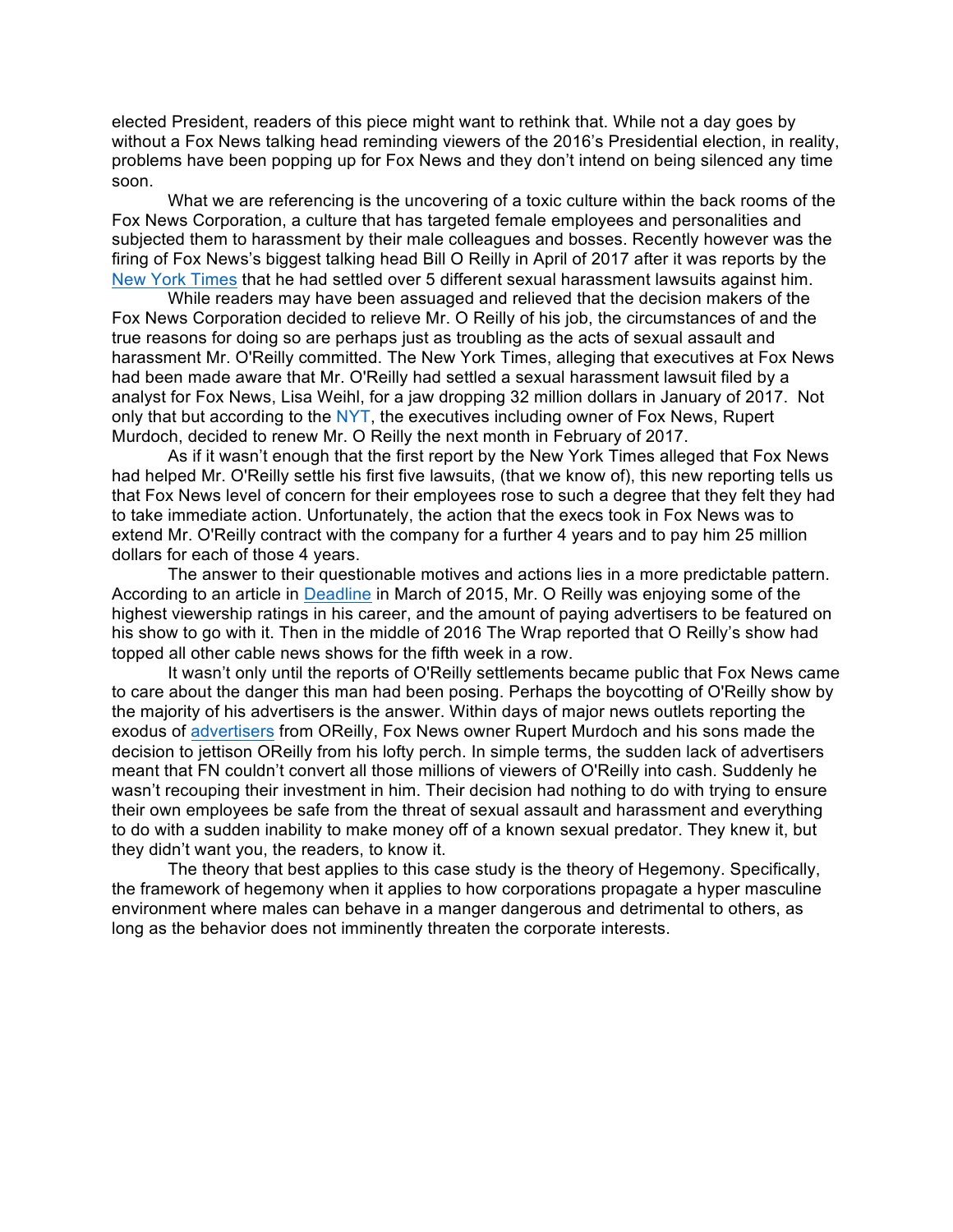#### **Vogue, GQ and Vanity Fair Sever ties with Photographer Terry Richardson By Kristen Sims**

 Terry Richardson is known in the fashion industry for shooting sexually explicit photos. However, he is insisting that anything that happened on his sets were consensual between the models and him, Richardson is known for his work with Miley Cyrus' music video "Wrecking Ball" and Beyoncé's music video "XO". He has also had photo shoots with Kylie Jenner, including her calendar shoots. It is not like Richardson is only shooting with random, unknown celebrities that most people have not heard of, he has shot with A-list celebrities. However, now the question is, did these sexually explicit photos happen on these sets or not?

Richardson has now been dropped from multiple leading fashion magazines including Vogue, Vanity Fair and GQ. Also, Publisher Conde Nast International has severed all relationships with the photographer. The brand has asked for action to be taken immediately and thanks everyone for support as they deal with this issue. Any photos from any of Richardson's shoots that have been used for commission or any shoots that have been completed but have not yet been published yet are now going to be replaced by other material taken by other photographers.

Richardson faced these types of allegations before in the year 2014, and even though he denied the claims, it does not matter; the photos will not ever be used. The BBC reported that a source close to Richardson said that models always consented to what Richardson asked them to do, but he has already addressed these allegations in the past, saying it was "internet gossip and false accusations ".

It seems as if Terry Richardson has this mindset that he can use a model any way he wants because he considering his place of work to be "his" set. A model will come in to shoot with a fashion brand and will be ready to take direction from the photographer. Richardson took advantage of his responsibility as a photographer and made women pose in a sexually explicit way because he knew they would never say no. What he might not acknowledge is that maybe they felt as if they did not have the choice to say no.

Richardson has a very hegemonic view of how he would operate a photo shoot. Hegemony means one group thinks they are above all else, especially a group that feels they have power over another. Richardson had the power, the sets were deemed his sets and although he was working for a client, he felt like he held all the power. He believed he was above everything and could do what he wanted, so he took advantage of the models and made them do what he wanted them to do no matter if it crossed a line or not. Sources: http://www.bbc.com/news/entertainment-arts-41736395

http://www.independent.co.uk/arts-entertainment/terry-richardson-sexual-assault-consensual-

sexual-photo-shoots-conde-nast-ban-vogue-a8018616.html

### **The Third Gender takes on California By Caden Lehman**

California legalizes the third gender, the first state within America to do so. America is going to see changes in the identification of California residences as they can legally claim themselves as a third gender party. Also they can change their gender from Male to Female or vis-versa without having a court approve. In the seam of things Americans can change how they identify themselves legally. This is a huge issue because people are legally able to change themselves on how they want to see themselves. It opens up the freedom of individuals to do whatever they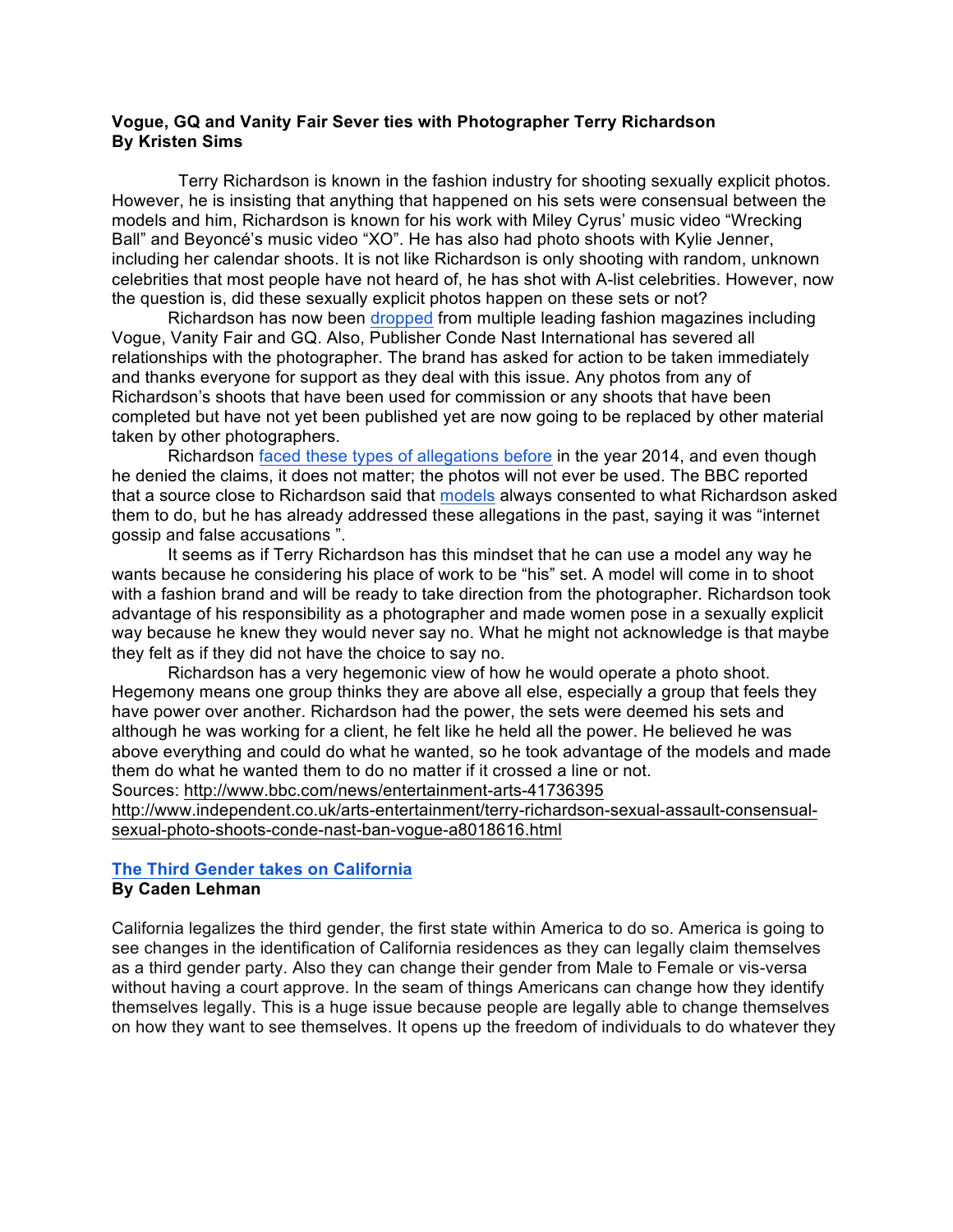believe or what they would like to do. This is a media study that is interesting because of the variety of factors that they could do. People are able to go to extremes with gender. The gay community has a lot of factors lying on the success of this bill, and in California itself. In places like California, the expansion of experiments like these for equality will become more relevant. It happens in mostly democratic states because of the political views that they display. They like change and they like equality. It would be rare to ever see something like this happen in state like Texas because of the republican influence. The United States is going to see a lot of changes. The gay community has a huge reputation on line with this new bill. With this being said this issue covers cultural studies. The United States and the world we live in is going through huge changes that deal with cultural studies that help identify individuals with more freedom. The freedom to move on to new things, in this case the third gender. Where you can identify yourself legally in several different ways. California is the gateway for the other 49 states, the reputation and future of many individuals lives ride on this experiment of legalization. Not that it will not work, but whether or not it will cause separation within the gay and straight communities or if it will help people be more openly able to express themselves. In a counter effect it may also help the gay and straight community to become closer to each other. Causing less tension between the two.

#### **Speak up Women of Hollywood By DeAndre Thomas**

There's this saying of "Pussy rules the world" but does it run Hollywood? Although male and female actors are equally protected in the industry of TV and movies, the crew is not protected equally the same when it comes to gender. Many female crew members get sexually harassed and are unable to defend themselves from it. It's almost like, if you are not a famous face you have little to no protection as a woman. One woman was told to not report a sexual harassment issue because it would "ruin her career". Her job would label her as a liability. How is it her fault someone else is harassing her? This makes females feel as if they should come to work without putting on makeup and just go with the "rough" look. They feel like if they were to show up to work with no makeup, baseball cap and jeans it would keep them away from sexual harassment within the work environment and therefore keep their job with no fear. There are already not too many women on these crews which is why they were more than likely afraid to speak out in the past. But now there might be a slight shift as these women are finally about to start speaking out because of the current things that have happened with Harvey Weinstein and how he was inviting actresses to his room to give him a massage. So now it looks if these women on the crews are going to start exposing these acts of sexual harassment and are going to start making these issues known to the public.

This is just like what we saw in the Grade My Movie: There was a significant difference between males and females within the film industry and that men practically run the movie industry. Women get no respect when it comes to this industry which baffles me. These women need to make a stand and demand the respect they deserve. In the grade my movie assignment, these women were mostly used as casting directors and every other position had about 2 or less women that actually helped on the movies. Maybe the reason women are not getting as much respect as they should be is because there are so many more males in the movie industry than females. This proves that the saying "strength in numbers" plays a big part in the workplace and throughout the world for many people.